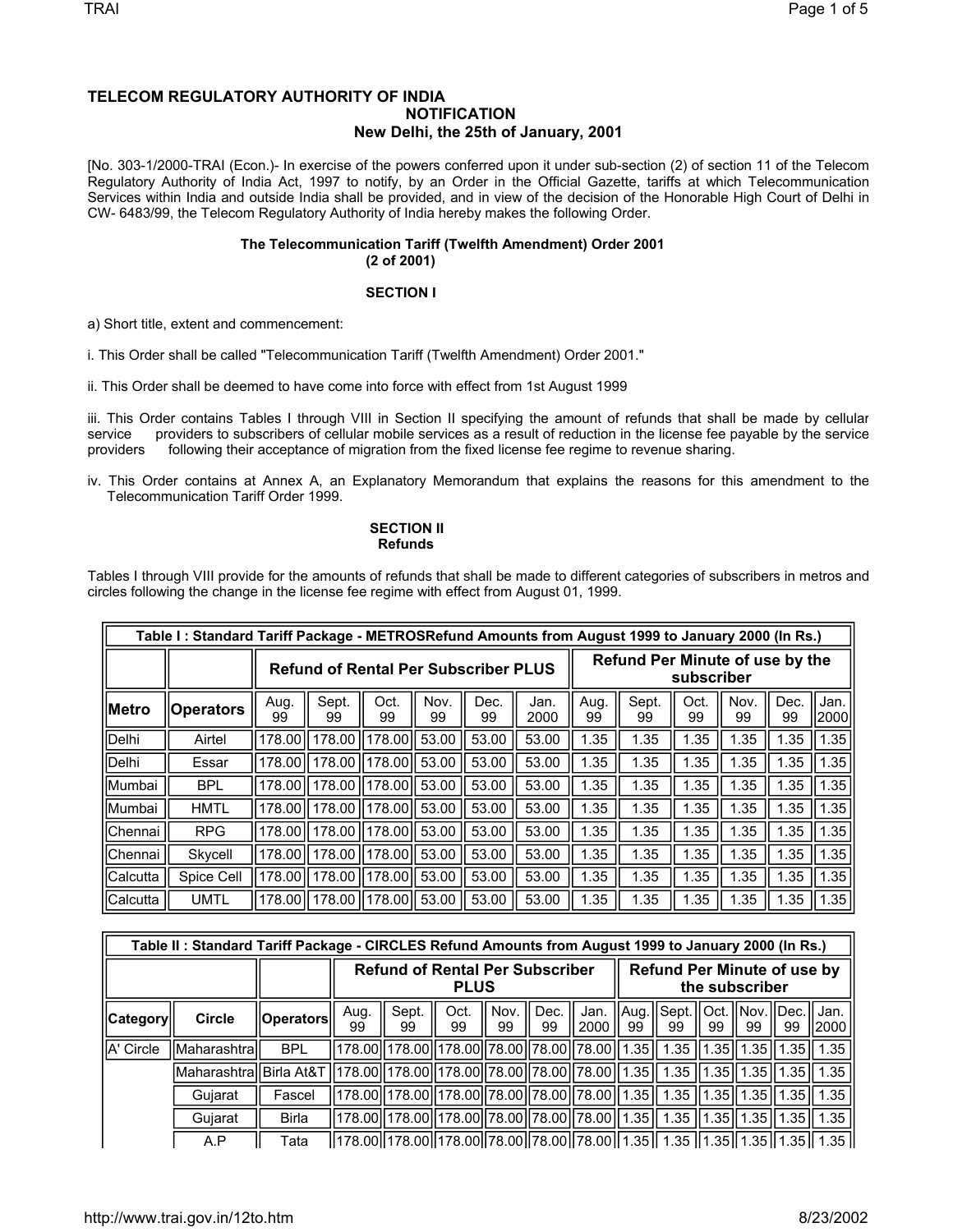|           | A.P          | <b>Bharti</b> |          | 178.00  178.00  178.00  53.00  53.00  78.00  1.35 |                                     |  |                     |      | 1.35                        |               | $\vert$ 1.35 $\vert$ 1.35 $\vert$ 1.35 $\vert$ |              | 1.35   |
|-----------|--------------|---------------|----------|---------------------------------------------------|-------------------------------------|--|---------------------|------|-----------------------------|---------------|------------------------------------------------|--------------|--------|
|           | Karnataka    | <b>Bharti</b> | 178.00   |                                                   | 178.00 178.00 78.00 78.00 78.00     |  |                     | 1.35 | 1.35                        |               | $\vert$ 1.35 $\vert$ 1.35 $\vert$ 1.35 $\vert$ |              | 1.35   |
|           | Karnataka    | Spice         |          | 178.00 178.00 178.00 78.00 78.00 78.00            |                                     |  |                     | 1.35 | 1.35                        |               | 1.35  1.35  1.35                               |              | 1.35   |
|           | T.N.         | <b>BPL</b>    | 178.00   |                                                   | 178.00 178.00 78.00 78.00           |  | 78.00               | 1.35 | 1.35                        |               | $1.35$   1.35   1.35                           |              | 1.35   |
|           | T.N.         | Aircel        |          | 178.00  178.00  178.00  78.00  78.00  78.00  1.35 |                                     |  |                     |      | 1.35                        |               | $\vert$ 1.35 $\vert$ 1.35 $\vert$ 1.35 $\vert$ |              | 1.35   |
| B' Circle | Kerala       | Escotel       |          | 178.00  178.00  178.00  78.00  78.00  78.00       |                                     |  |                     | 1.35 | 1.35                        | 1.35          | $1.35$   1.35                                  |              | 1.35   |
|           | Kerala       | Spice         | 178.00   |                                                   | 178.00 178.00 78.00 78.00           |  | 78.00               | 1.35 | 1.35                        | $1.35$   1.35 |                                                | 1.35         | $1.35$ |
|           | Punjab       | <b>BPL</b>    |          | 178.00  178.00  178.00  78.00  78.00  78.00       |                                     |  |                     | 1.35 | 1.35                        |               | $1.35$   1.35   1.35                           |              | 1.35   |
|           | Haryana      | Escotel       |          | 178.00 178.00 178.00 78.00 78.00                  |                                     |  | 78.00               | 1.35 | 1.35                        | 1.35          | 1.35                                           | 1.35         | $1.35$ |
|           | U.P (W)      | Escotel       | 178.00   |                                                   | 178.00 178.00 78.00 78.00           |  | 78.00               | 1.35 | 1.35                        | 1.35          | 1.35                                           | 1.35         | 1.35   |
|           | U.P(E)       | <b>ADL</b>    | 178.00   |                                                   | 178.00 178.00 78.00 78.00 78.00     |  |                     | 1.35 | $1.35$                      |               | $1.35$   1.35   1.35                           |              | 1.35   |
|           | U.P(E)       | Koshika       |          | 178.00 178.00 178.00 78.00 78.00 78.00 78.00      |                                     |  |                     | 1.35 | 1.35                        |               | 1.35  1.35  1.35                               |              | 1.35   |
|           | Rajasthan    | Hexacom       | 178.00   |                                                   | 178.00 178.00 78.00 78.00           |  | $\vert 78.00 \vert$ | 1.35 | 1.35                        | $1.35$   1.35 |                                                | 1.35         | 1.35   |
|           | M.P          | <b>RPG</b>    | 178.00   |                                                   | 178.00  178.00  78.00  78.00  78.00 |  |                     | 1.35 | 1.35                        | 1.35  1.35    |                                                | $\ 1.35\ $   | 1.35   |
|           | M.P          | Reliance      |          | 178.00  178.00  178.00  78.00  78.00  78.00  1.35 |                                     |  |                     |      | $1.35$   1.35   1.35   1.35 |               |                                                |              | 1.35   |
|           | W.B          | Reliance      | 178.00ll |                                                   | 178.00 178.00 78.00 78.00 78.00     |  |                     | 1.35 | 1.35                        |               | $1.35$   1.35   1.35                           |              | 1.35   |
| C' Circle | H.P          | <b>Bharti</b> |          | 178.00  178.00  178.00  78.00  78.00  78.00       |                                     |  |                     | 1.35 | 1.35                        | 1.35  1.35    |                                                | $\  1.35 \ $ | $1.35$ |
|           | H.P          | Reliance      |          | 178.00 178.00 178.00 78.00 78.00 78.00 18.00 1.35 |                                     |  |                     |      | 1.35                        |               | 1.35  1.35  1.35                               |              | 1.35   |
|           | <b>Bihar</b> | Reliance      | 178.00   |                                                   | 178.00 178.00 78.00 78.00 78.00     |  |                     | 1.35 | 1.35                        |               | $1.35$   1.35   1.35                           |              | $1.35$ |
|           | Orissa       | Reliance      |          | 178.00  178.00  178.00  78.00  78.00  78.00       |                                     |  |                     | 1.35 | 1.35                        |               | $1.35$   1.35   1.35                           |              | $1.35$ |
|           | Assam        | Reliance      |          | 178.00 178.00 178.00 78.00 78.00 78.00            |                                     |  |                     | 1.35 | 1.35                        |               | $\vert$ 1.35 $\vert$ 1.35 $\vert$ 1.35 $\vert$ |              | $1.35$ |
|           | N.E          | Reliance      |          | 178.00 178.00 178.00 78.00 78.00 78.00            |                                     |  |                     | 1.35 | $1.35$   1.35   1.35   1.35 |               |                                                |              | 1.35   |

|              | Table III: Standard Tariff Package - METROS (In Rs.)Monthly Refund Amounts from February 2000 onwards |                                                                         |  |  |  |  |  |  |  |  |
|--------------|-------------------------------------------------------------------------------------------------------|-------------------------------------------------------------------------|--|--|--|--|--|--|--|--|
| <b>Metro</b> | <b>Operators</b>                                                                                      | February 2000 onwards Refund amount in Rs.(Cannot be<br>less than Zero) |  |  |  |  |  |  |  |  |
| Delhi        | Airtel                                                                                                | Rs 53.00 - Rs. 0.65 *(MOU)                                              |  |  |  |  |  |  |  |  |
| Delhi        | Essar                                                                                                 | Rs 53.00 - Rs. 0.65 *(MOU)                                              |  |  |  |  |  |  |  |  |
| Mumbai       | <b>BPL</b>                                                                                            | Rs 53.00 - Rs. 0.65 *(MOU)                                              |  |  |  |  |  |  |  |  |
| Mumbai       | <b>HMTL</b>                                                                                           | Rs 53.00 - Rs. 0.65 *(MOU)                                              |  |  |  |  |  |  |  |  |
| Chennai      | <b>RPG</b>                                                                                            | Rs 53.00 - Rs. 0.65 *(MOU)                                              |  |  |  |  |  |  |  |  |
| Chennai      | Skycell                                                                                               | Rs 53.00 - Rs. 0.65 *(MOU)                                              |  |  |  |  |  |  |  |  |
| Calcutta     | Spice Cell                                                                                            | Rs 53.00 - Rs. 0.65 *(MOU)                                              |  |  |  |  |  |  |  |  |
| Calcutta     | <b>UMTL</b>                                                                                           | Rs 53.00 - Rs. 0.65 *(MOU)                                              |  |  |  |  |  |  |  |  |

**Note:** MOU is minutes of use by the subscriber in a specific month

|             |               |                  | Table IV: Standard Tariff Package - CIRCLES (In Rs.) Monthly Refund Amounts from February 2000 onwards |
|-------------|---------------|------------------|--------------------------------------------------------------------------------------------------------|
| Category    | <b>Circle</b> | <b>Operators</b> | February 2000 onwards Refund amount in Rs.<br>(Cannot be less than Zero)                               |
| IIA' Circle | Maharashtra   | <b>BPL</b>       | Rs 78.00 - Rs. 0.15 *(MOU)                                                                             |
|             | Maharashtra   | Birla At&T       | Rs 78.00 - Rs. 0.15 *(MOU)                                                                             |
|             | Gujarat       | Fascel           | Rs 78.00 - Rs. 0.15 *(MOU)                                                                             |
|             | Gujarat       | <b>Birla</b>     | Rs 78.00 - Rs. 0.15 *(MOU)                                                                             |
|             | A.P           | Tata             | Rs 78.00 - Rs. 0.15 *(MOU)                                                                             |
|             | A.P           | <b>Bharti</b>    | Rs 78.00 - Rs. 0.15 *(MOU)                                                                             |
|             | Karnataka     | Bharti           | Rs 78.00 - Rs. 0.15 *(MOU)                                                                             |
|             | Karnataka     | Spice            | Rs 78.00 - Rs. 0.15 *(MOU)                                                                             |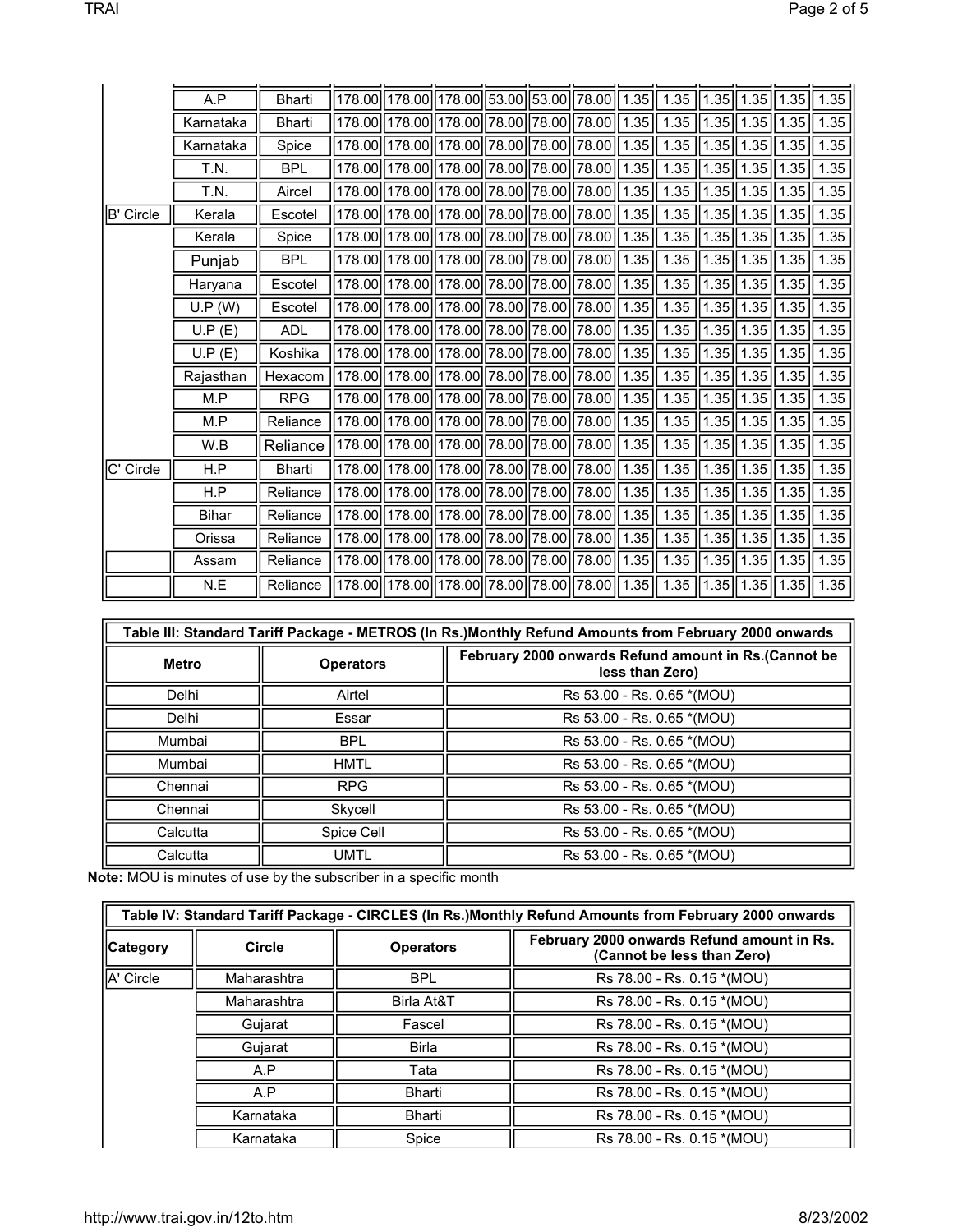|                  | T.N.      | <b>BPL</b>    | Rs 78.00 - Rs. 0.15 *(MOU) |
|------------------|-----------|---------------|----------------------------|
|                  | T.N.      | Aircel        | Rs 78.00 - Rs. 0.15 *(MOU) |
| <b>B' Circle</b> | Kerala    | Escotel       | Rs 78.00 - Rs. 0.15 *(MOU) |
|                  | Kerala    | Spice         | Rs 78.00 - Rs. 0.15 *(MOU) |
|                  | Punjab    | <b>BPL</b>    | Rs 78.00 - Rs. 0.15 *(MOU) |
|                  | Haryana   | Escotel       | Rs 78.00 - Rs. 0.15 *(MOU) |
|                  | U.P (W)   | Escotel       | Rs 78.00 - Rs. 0.15 *(MOU) |
|                  | U.P(E)    | <b>ADL</b>    | Rs 78.00 - Rs. 0.15 *(MOU) |
|                  | U.P(E)    | Koshika       | Rs 78.00 - Rs. 0.15 *(MOU) |
|                  | Rajasthan | Hexacom       | Rs 78.00 - Rs. 0.15 *(MOU) |
|                  | M.P       | <b>RPG</b>    | Rs 78.00 - Rs. 0.15 *(MOU) |
|                  | M.P       | Reliance      | Rs 78.00 - Rs. 0.15 *(MOU) |
|                  | W.B       | Reliance      | Rs 78.00 - Rs. 0.15 *(MOU) |
| C' Circle        | H.P       | <b>Bharti</b> | Rs 78.00 - Rs. 0.15 *(MOU) |
|                  | H.P       | Reliance      | Rs 78.00 - Rs. 0.15 *(MOU) |
|                  | Bihar     | Reliance      | Rs 78.00 - Rs. 0.15 *(MOU) |
|                  | Orissa    | Reliance      | Rs 78.00 - Rs. 0.15 *(MOU) |
|                  | Assam     | Reliance      | Rs 78.00 - Rs. 0.15 *(MOU) |
|                  | N.E       | Reliance      | Rs 78.00 - Rs. 0.15 *(MOU) |

**Note:** MOU is minutes of use by the subscriber in a specific month

|              |                  |        | Table V: Refund Amount per Minute of Actual Use (In Rs.)<br>Alternative Tariff Package (ATP) SubscribersMetro Service Areas |        |               |               |               |        |               |
|--------------|------------------|--------|-----------------------------------------------------------------------------------------------------------------------------|--------|---------------|---------------|---------------|--------|---------------|
| <b>Metro</b> | <b>Operators</b> | Aug.99 | Sept.99                                                                                                                     | Oct.99 | <b>Nov.99</b> | <b>Dec.99</b> | <b>Jan.99</b> | Feb.99 | <b>Mar.99</b> |
| Delhi        | Airtel           |        | 1.42                                                                                                                        | 1.95   | 1.53          | 2.39          | 2.29          | 3.37   | 0.68          |
| Delhi        | Essar            | 1.40   | 0.76                                                                                                                        | 3.05   | 1.91          | 2.01          | 3.66          | 2.12   | 1.88          |
| Mumbai       | <b>BPL</b>       |        |                                                                                                                             |        |               |               |               |        |               |
| Mumbai       | <b>HMTL</b>      | 0.07   |                                                                                                                             |        |               |               |               |        |               |
| Chennai      | <b>RPG</b>       |        |                                                                                                                             |        |               |               |               |        |               |
| Chennai      | Sky Cell         |        |                                                                                                                             |        |               |               |               |        |               |
| Calcutta     | Spice Cell       |        | 2.25                                                                                                                        |        |               |               |               |        |               |
| Calcutta     | UMTL             |        |                                                                                                                             |        |               |               |               |        |               |

**Note:** Where cells have been left blank indicates that no refunds are required to be made

|              | Table VI: Refund Amount per Minute of Actual Use (In Rs.) Pre Paid SubscribersMetro Service Areas |        |         |               |               |               |               |        |               |
|--------------|---------------------------------------------------------------------------------------------------|--------|---------|---------------|---------------|---------------|---------------|--------|---------------|
| <b>Metro</b> | <b>Operators</b>                                                                                  | Aug.99 | Sept.99 | <b>Oct.99</b> | <b>Nov.99</b> | <b>Dec.99</b> | <b>Jan.99</b> | Feb.99 | <b>Mar.99</b> |
| Delhi        | Airtel                                                                                            | 3.31   | 1.16    | 0.80          | 0.32          |               | 1.69          | 0.14   |               |
| Delhi        | Essar                                                                                             | 3.61   | 0.06    | 0.33          | 0.16          | 0.74          |               |        |               |
| Mumbai       | <b>BPL</b>                                                                                        |        |         |               |               |               |               | 1.95   | 0.89          |
| Mumbai       | <b>HMTL</b>                                                                                       | 3.34   | 1.87    | 1.81          | 1.61          | 0.78          | 0.67          | 1.18   | 1.18          |
| Chennai      | <b>RPG</b>                                                                                        |        |         |               |               |               |               |        |               |
| Chennai      | Sky Cell                                                                                          |        |         |               |               |               |               |        |               |
| Calcutta     | Spice Cell                                                                                        | 0.67   | 0.08    |               |               |               |               |        |               |
| Calcutta     | UMTL                                                                                              |        |         |               |               |               |               |        |               |

**Note:** Where cells have been left blank indicates that no refunds are required to be made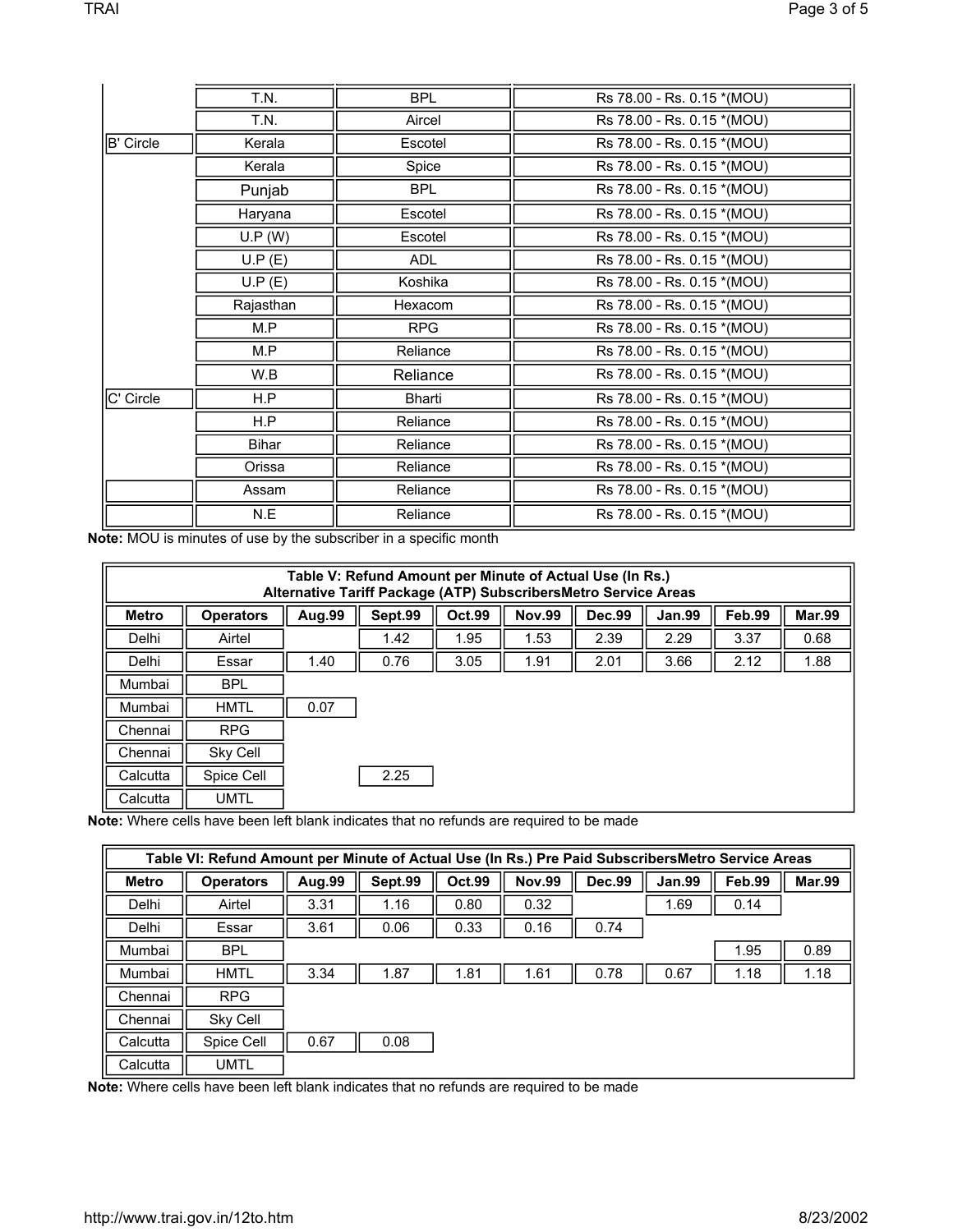|           |                  | Table VII: Refund Amount per Minute of Actual Use (In Rs.)<br>Alternative Tariff Package (ATP) SubscribersCircle Service Areas |      |                              |      |      |                      |                 |                   |  |
|-----------|------------------|--------------------------------------------------------------------------------------------------------------------------------|------|------------------------------|------|------|----------------------|-----------------|-------------------|--|
| Category  | <b>Circle</b>    | <b>Operators</b>                                                                                                               |      | Aug.99 Sept.99 Oct.99 Nov.99 |      |      | $\overline{ $ Dec.99 | <b>Jan.2000</b> | Feb.2000 Mar.2000 |  |
| A' Circle | Maharashtra      | <b>BPL</b>                                                                                                                     |      |                              |      | 0.59 | 0.24                 |                 |                   |  |
|           | Maharashtra      | Birla At&T                                                                                                                     | 0.45 | 0.41                         | 0.18 | 0.19 | 0.35                 | 0.13            |                   |  |
|           | Gujarat          | Fascel                                                                                                                         |      |                              |      |      |                      |                 |                   |  |
|           | Gujarat          | <b>Birla</b>                                                                                                                   | 0.65 |                              |      |      |                      |                 |                   |  |
|           | A.P              | Tata                                                                                                                           |      |                              |      |      |                      |                 |                   |  |
|           | $\overline{A.P}$ | Bharti                                                                                                                         |      |                              |      |      |                      |                 |                   |  |
|           | Karnataka        | <b>Bharti</b>                                                                                                                  |      |                              |      |      |                      |                 |                   |  |
|           | Karnataka        | Spice                                                                                                                          |      |                              |      |      |                      |                 |                   |  |
|           | T.N.             | <b>BPL</b>                                                                                                                     |      |                              |      |      |                      |                 |                   |  |
|           | T.N.             | Aircel                                                                                                                         |      |                              |      |      |                      |                 |                   |  |
| B' Circle | Kerala           | Escotel                                                                                                                        |      |                              |      |      |                      |                 |                   |  |
|           | Kerala           | Spice                                                                                                                          |      |                              |      |      |                      |                 |                   |  |
|           | Punjab           | <b>BPL</b>                                                                                                                     |      |                              |      |      | 0.20                 | 0.10            | 0.02              |  |
|           | Haryana          | Escotel                                                                                                                        |      |                              |      |      |                      |                 |                   |  |
|           | U.P (W)          | Escotel                                                                                                                        |      |                              |      |      |                      |                 |                   |  |
|           | U.P(E)           | <b>ADL</b>                                                                                                                     |      |                              |      |      |                      |                 |                   |  |
|           | U.P(E)           | Koshika                                                                                                                        |      |                              |      |      |                      |                 |                   |  |
|           | Rajasthan        | Hexacom                                                                                                                        | 0.51 | 0.71                         | 1.11 | 1.42 | 1.31                 |                 |                   |  |
|           | M.P              | <b>RPG</b>                                                                                                                     |      |                              |      |      |                      |                 |                   |  |
|           | M.P              | Reliance                                                                                                                       |      |                              |      |      |                      |                 |                   |  |
|           | W.B              | Reliance                                                                                                                       |      | 0.50                         | 0.20 |      |                      |                 |                   |  |
| C' Circle | H.P              | Bharti                                                                                                                         |      |                              |      |      |                      |                 |                   |  |
|           | H.P              | Reliance                                                                                                                       |      |                              |      |      |                      |                 |                   |  |
|           | <b>Bihar</b>     | Reliance                                                                                                                       |      |                              |      |      |                      |                 |                   |  |
|           | Orissa           | Reliance                                                                                                                       |      |                              |      |      |                      |                 |                   |  |
|           | Assam            | Reliance                                                                                                                       |      |                              |      |      |                      |                 |                   |  |
|           | N.E              | Reliance                                                                                                                       |      |                              |      |      |                      |                 |                   |  |

**Note:** Where cells have been left blank indicates that no refunds are required to be made

|           | Table VIII: Refund Amount per Minute of Actual Use (In Rs.) Pre-paid SubscribersCircle Service |                  |      | <b>Areas</b> |  |                                                        |                          |      |
|-----------|------------------------------------------------------------------------------------------------|------------------|------|--------------|--|--------------------------------------------------------|--------------------------|------|
| Category  | <b>Circle</b>                                                                                  | <b>Operators</b> |      |              |  | Aug.99   Sept.99   Oct.99   Nov.99   Dec.99   Jan.2000 | <b>Feb.2000 Mar.2000</b> |      |
| A' Circle | Maharashtra                                                                                    | <b>BPL</b>       |      |              |  |                                                        |                          |      |
|           | Maharashtra                                                                                    | Birla At&T       | 1.09 |              |  |                                                        |                          |      |
|           | Gujarat                                                                                        | Fascel           |      |              |  |                                                        |                          |      |
|           | Gujarat                                                                                        | <b>Birla</b>     |      |              |  |                                                        |                          |      |
|           | A.P                                                                                            | Tata             |      |              |  |                                                        |                          |      |
|           | A.P                                                                                            | Bharti           |      |              |  |                                                        |                          | 0.66 |
|           | Karnataka                                                                                      | Bharti           |      |              |  |                                                        |                          |      |
|           | Karnataka                                                                                      | Spice            |      |              |  |                                                        |                          |      |
|           | T.N.                                                                                           | <b>BPL</b>       |      |              |  |                                                        |                          |      |
|           | T.N.                                                                                           | Aircel           |      |              |  |                                                        |                          |      |
| B' Circle | Kerala                                                                                         | Escotel          |      |              |  |                                                        |                          |      |
|           | Kerala                                                                                         | Spice            |      |              |  |                                                        |                          |      |